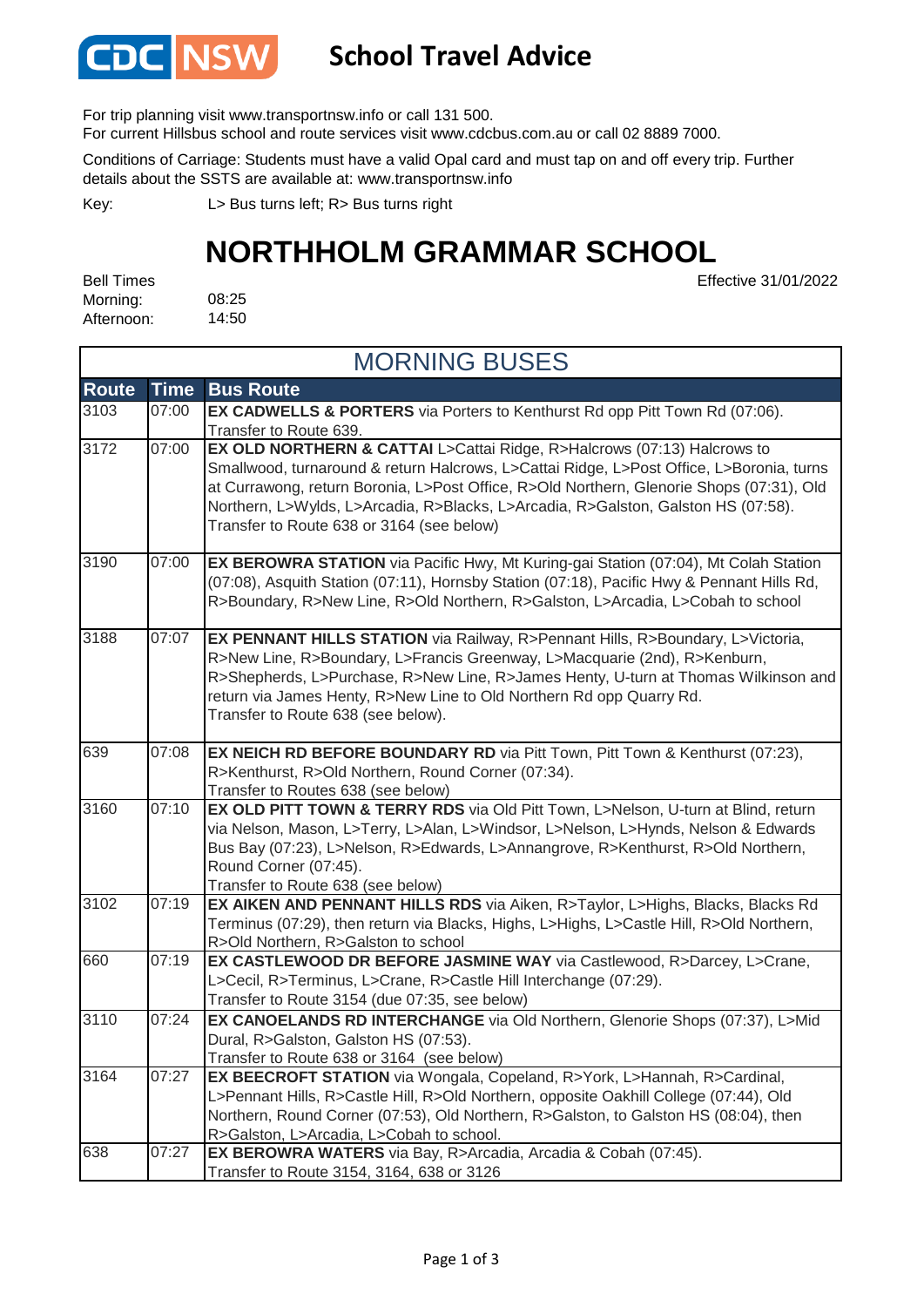$\Gamma$ 

## **CDC** NSW School Travel Advice

| <b>Route</b> |       | <b>Time Bus Route</b>                                                                                                                                                                     |
|--------------|-------|-------------------------------------------------------------------------------------------------------------------------------------------------------------------------------------------|
| 3126         | 07:30 | <b>EX PENNANT HILLS STATION</b> via Railway, R>Pennant Hills, R>Boundary, R>New Line,<br>R>Old Northern, Dural PO (07:48), Old Northern, R>Wylds, L>Arcadia, L>Cobah to school            |
| 3195         | 07:30 | EX GLENHAVEN RD AFTER BANNERMAN via Glenhaven, L>Old Northern Rd to Round<br>Corner then express to school.                                                                               |
| 3154         | 07:35 | <b>EX CASTLE HILL INTERCHANGE STAND A via L&gt;Old Northern, Round Corner (07:47),</b><br>Old Northern, Dural PO (07:50), Old Northern, R>Wylds, L>Arcadia, L>Cobah to school             |
| 638          | 07:37 | <b>EX CASTLE HILL INTERCHANGE STAND A via L&gt;Old Northern, Oakhill College (07:41),</b><br>Old Northern, Round Corner (07:50), Old Northern, R>Galston, L>Arcadia, L>Cobah to<br>school |

|              |             | <u>I LI VITUUTI DUULU</u>                                                                                                                        |
|--------------|-------------|--------------------------------------------------------------------------------------------------------------------------------------------------|
| <b>Route</b> | <b>Time</b> | <b>Bus Route</b>                                                                                                                                 |
| 3544         | 15:00       | TO PENNANT HILLS EXPRESS via Cobah, R>Arcadia, R>Wylds, L>Old Northern, L>New                                                                    |
|              |             | Line, L>Boundary, L>Pennant Hills, L>Railway to Pennant Hills Station                                                                            |
| 3583         | 15:00       | TO CASTLE HILL via Cobah, R>Arcadia, R>Wylds, L>Old Northern, Round Corner (15:24),                                                              |
|              |             | Old Northern, Terminus, R>Crane, R>Castle Hill Interchange                                                                                       |
| 3551         | 15:02       | TO CASTLEWOOD VIA CASTLE HILL via Cobah, R>Arcadia, R>Wylds, L>Old Northern,                                                                     |
|              |             | Oakhill College (15:40), L>Old Northern, R>Castle Hill Interchange Stand C (15:50),                                                              |
|              |             | L>Crane, R>Orange, L>Cecil, R>Crane, L>Castlewood, R>Darcey to Jarrah Pl                                                                         |
|              |             |                                                                                                                                                  |
| 3635         | 15:02       | TO WEST PENNNAT HILLS via Cobah, R>Arcadia, R>Galston, Galston HS (15:18),                                                                       |
|              |             | Galston, L>Old Northern, Dural PS (15:27), Old Northern, Redfield College Bus Bay (15:29),                                                       |
|              |             | Old Northern, L>New Line, R>David, Oakhill Shops (15:39), David, L>Woodgrove,                                                                    |
|              |             | R>County, L>John, R>Franklin, L>Castle Hill to Church                                                                                            |
| 3512         | 15:05       | TO PENNANT HILLS via Cobah, R>Arcadia, R>Galston, Galston HS (15:20), L>Old                                                                      |
|              |             | Northern, L>New Line, L>Boundary, L>Pennant Hills, L>Railway to Pennant Hills Station                                                            |
| 3585         | 15:05       | TO MARAYLYA VIA GALSTON HIGH AND PITT TOWN RD via Cobah, R>Arcadia,                                                                              |
|              |             | R>Galston, Galston HS (15:21).                                                                                                                   |
|              |             | Transfer to Routes 3524, 3547, 3554, 3570 (see below)                                                                                            |
|              |             | Continues via L>Old Northern, R>Derriwong, L>Jaffa, L>Maple, R>Kenthurst,                                                                        |
|              |             | L>Annangrove to Marian College (15:48), return R>Annangrove, L>Kenthurst, R>Dural to                                                             |
|              |             | Kenthurst PS (15:55), R>Kenthurst, L>Pitt Town, L>Lang to Alicia, return Lang, L>Pitt Town                                                       |
|              |             | to Boundary                                                                                                                                      |
| 3620         | 15:07       | TO BEROWRA via Cobah, R>Arcadia, R>Wylds, L>Old Northern (Redfield College 15:27),                                                               |
|              |             | Old Northern, L>New Line, L>Boundary, L>Pennant Hills, L>Pacific Hwy, R>George,                                                                  |
|              |             | Hornsby Station (16:00), L>Bridge, R>Jersey St Nth, R>Pacific Hwy, Asquith Station, Mt                                                           |
|              |             | Colah Station, Mt Kuring-gai Station, Pacific Hwy to Berowra Station                                                                             |
| 3625         | 15:07       | TO BEECROFT STATION via Cobah, R>Arcadia, R>Wylds, L>Old Northern, Dural PS                                                                      |
|              |             | (15:26) Old Northern, Round Corner (15:34), Old Northern, Oakhill College (15:43), Old                                                           |
|              |             | Northern, L>Castle Hill, R>Highs, R>Highs, to Blacks Rd turnaround, returns via Blacks,                                                          |
|              |             | Highs, then R>Taylor, L>Aiken, L>Oratava, R>Dehlsen, L>Salina, L>Aiken, L>Pennant                                                                |
|              |             | Hills, R>Cardinal, L>Hannah, R>Wongala to Beecroft Station                                                                                       |
| 3575         | 15:15       | TO GLENHAVEN RD Express to Round Corner then via Old Northern Rd, R>Glenhaven to                                                                 |
|              |             | Bannerman Rd                                                                                                                                     |
| 3552         | 15:20       | EX GALSTON HS via L>Galston, L>Old Northern, R>Kenthurst, L>Kenthurst, R>Hills                                                                   |
|              |             | Grammar (15:43), R>Kenthurst, L>Annangrove, R>Edwards, L>Nelson, R>Hynds, Edwards                                                                |
|              |             | & Nelson Bus Bay (16:02), L>Nelson, L>Mason, R>Terry, R>George, L>Old Pitt Town,<br>L>Terry, R>Windsor, R>Mount Carmel, L>Brahman to Letoken Way |
|              |             |                                                                                                                                                  |
|              |             |                                                                                                                                                  |

### AFTERNOON BUSES